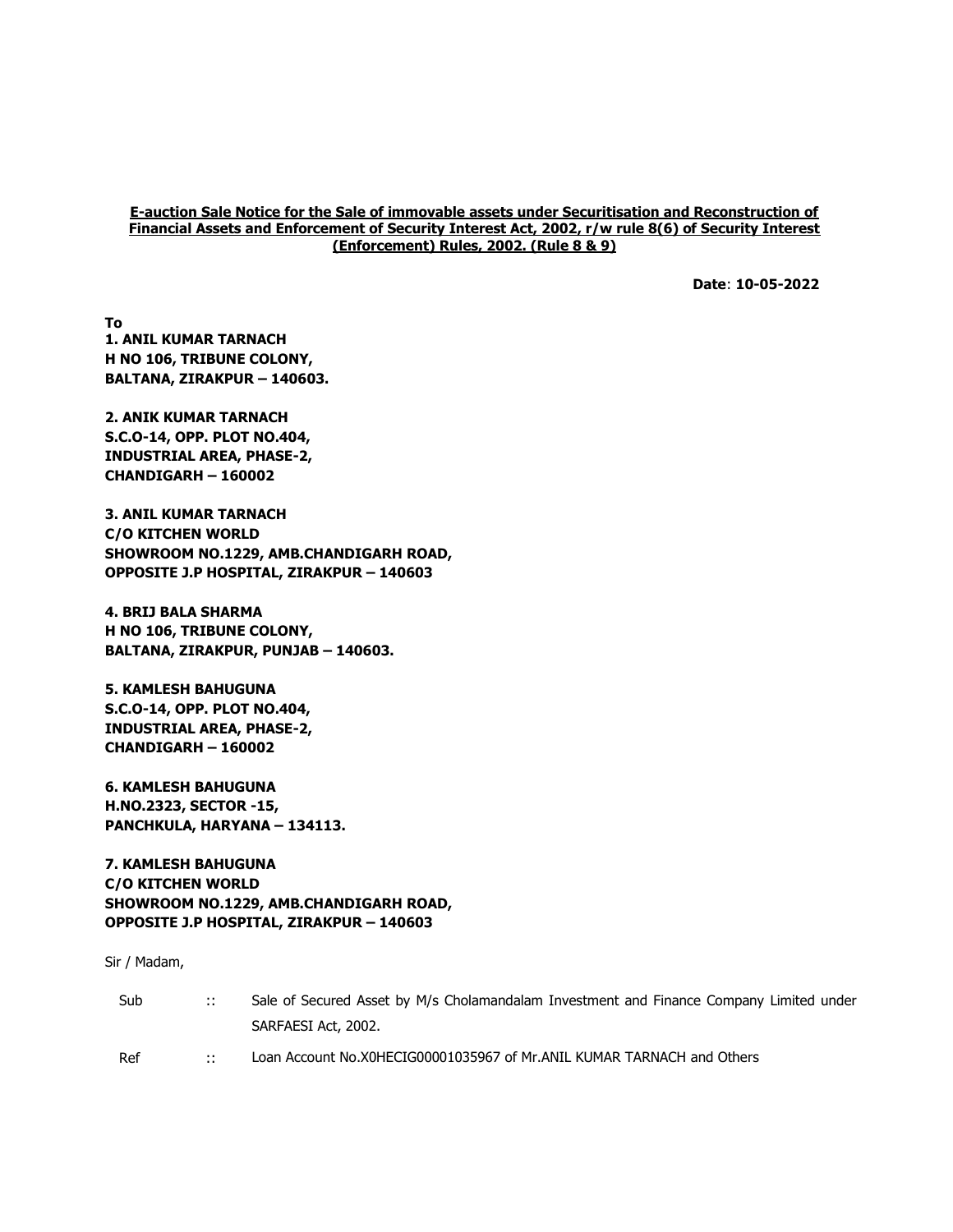Notice is hereby given to the public in general and in particular to the Borrowers, Co borrowers and Guarantors that the below described immovable property mortgaged to the Secured Creditor, the Symbolic possession of which has been taken by the Authorised Officer of Cholamandalam Investment and Finance Company Limited, the same shall be referred herein after as Cholamandalam Investment and Finance Company Limited. The Secured Assets will be sold on "AS IS WHERE IS" "AS IS WHAT IS, and "WHATEVER THERE IS" basis through E-Auction.

It is hereby informed to General public that we are going to conduct public E-Auction through website https://cholalap.auctiontiger.net

The secured asset will be sold to one of the intending purchasers who offer the highest bid/purchase price, which shall not be less than the Reserve Price.

| <b>RESERVE PRICE</b>                  | Rs.70,00,000/-                                      |
|---------------------------------------|-----------------------------------------------------|
| EMD.                                  | Rs.7,00,000/-                                       |
| <b>E-AUCTION DATE AND TIME</b>        | 17-06-2022, 11.00 AM to 1.30 PM                     |
| <b>LAST DATE OF SUBMISSION OF EMD</b> | 09-06-2022                                          |
| <b>BID INCREMENT AMOUNT (IN RS.)</b>  | Rs.25,000/-                                         |
| DATE OF INSPECTION OF PROPERTY        | 07-06-2022 and 08-06-2022 (10.00 A.M to 5:00. P.M.) |

# DESCRIPTION OF THE IMMOVABLE PROPERTY [Secured Asset]

ALL THAT PIECE AND PARCEL OF THE HOUSE NO.106, THE TRIBUNE FRIENDS CO. OP HOUSE BUILDING SOCIETY LTD BALTANA, ZIRAKPUR, DISTT. MOHALI

We hereby give you notice that the aforesaid secured asset shall be sold by the undersigned if you fail to pay within 30 days from the date of service/publication of this notice, the entire outstanding loan amount aggregating to Rs.42,59,129.13/- [Rupees Forty Two Lac Fifty Nine Thousand One Hundred Twenty Nine and Paisa Thirteen Only] as on 04-05-2022 together with further interest, penal interest, costs and charges thereon till the date of payment, as per agreed the terms and conditions mentioned in the Loan Agreement and other documents pertaining to the Loan availed by you. After expiry of 30 days, no further notice whatsoever will be given to you and the Secured Asset will be sold accordingly.

You may note that in case the Sale proceeds of such sale of the secured asset are not sufficient to cover the entire outstanding dues of the secured creditor, then you all are jointly and severally liable to pay the amount of such shortfall to the Secured Creditor.

# Terms & Conditions of E- Auction Sale: -

1. The auction sale will be 'Online E-Auction' Bidding through website https://sarfaesi.auctiontiger.net. on the dates as mentioned in the table above with further Extension of 5 Minutes.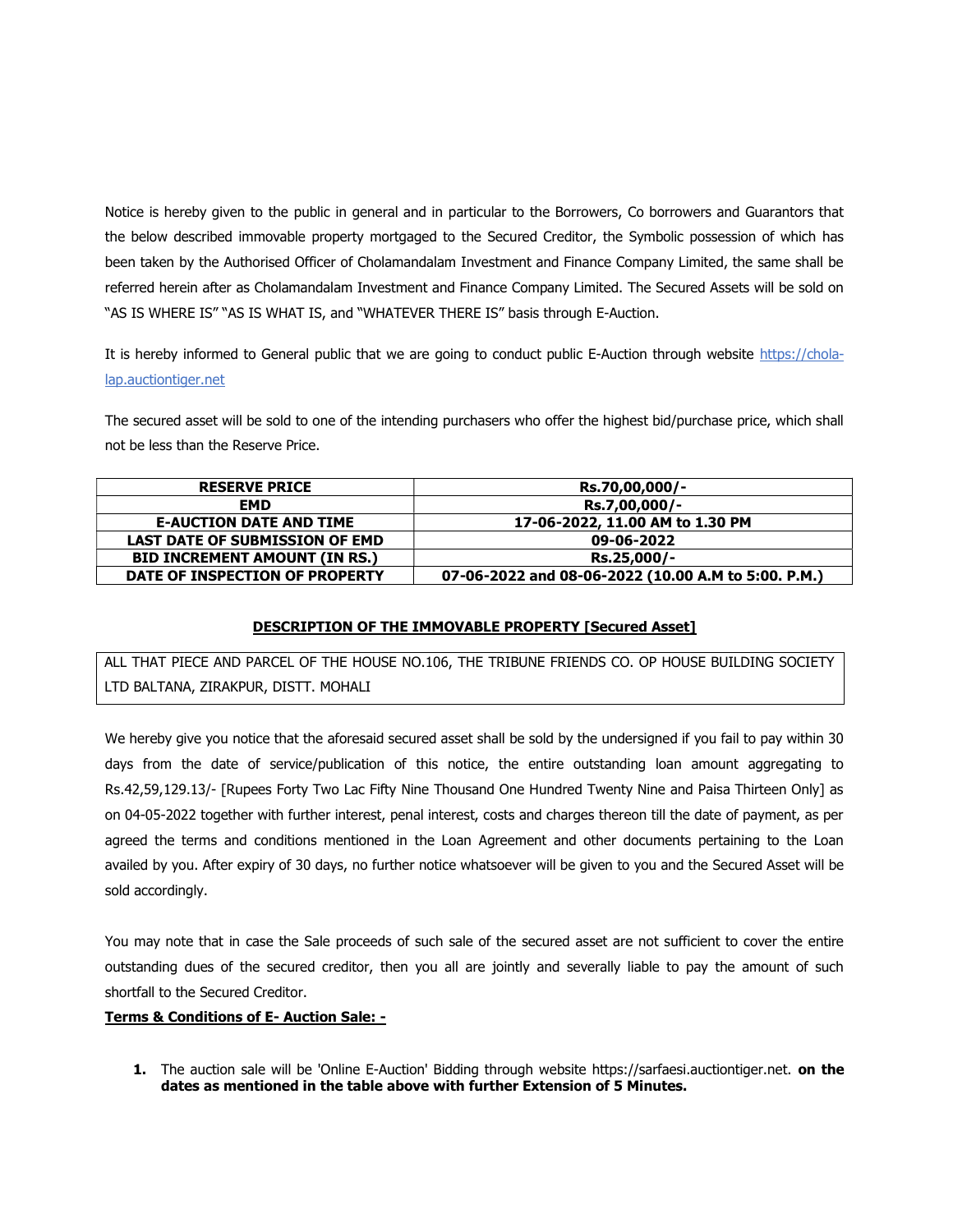- 2. The interested bidders are required to register themselves with the portal and obtain login ID and Password well in advance, which is mandatory for e-bidding, from auction service provider M/s E-Procurement Technologies Ltd. (Auction Tiger) Ahmadabad (Contact Person: Mr. Ram Sharma Cell No. 8000023297, Email : ramprasad@auctiontiger.net, Email. support@auctiontiger.net Please note that, Prospective bidders may avail online training on e-auction from their registered mobile number only.
- 3. The intending purchaser/bidder is required to submit amount of the Earnest Money Deposit (EMD) by way of Demand Draft/PAY ORDER drawn on any nationalized or scheduled Commercial Bank in favor of "Cholamandalam Investment and Finance Company Limited" payable at Chennai and register their name at https://chola-lap.auctiontiger.net and get user ID and password free of cost and get training on e-Auction from the service provider. After their Registration on the web-site, the intending purchaser/bidder is required to get the copies of the following documents submit {1. Copy of the DD copy/ Pay order; 2.Copy of PAN card and 3.Copy of proof of address (Passport, Driving License, Voter's I-Card or Aadhar Card, Ration Card, Electricity Bill, Telephone Bill, Registered Leave License Agreement)} by the last date of submission of the EMD(s) as mentioned in the sale notice and also submit hardcopy thereof at the Branch mentioned hereinabove.
- 4. Bid must be accompanied with EMD (Equivalent to 10% of the Reserve Price) by way of Demand Draft/ Pay order in favour of "Cholamandalam Investment and Finance Company Limited" payable AT Chennai.
- 5. Bids that are not filled up or Bids received beyond last date will be considered as invalid Bid and shall be summarily rejected. No interest shall be paid on the EMD. Once the bid is submitted by the Bidder, same cannot be withdrawn. However, EMD deposited by the unsuccessful bidder shall be refunded without interest.
- 6. The bid price to be submitted shall be above the Reserve Price along with increment value of Rs.25,000/- and the bidder shall further improve their offer in multiple of Rs.25,000/-. The property shall not be sold below the Reserve Price set by the Authorized Officer.
- 7. The successful bidder is required to deposit 25% of the sale price (inclusive of EMD) immediately but not later than next working day by Demand Draft drawn in favour of "Cholamandalam Investment and Finance Company Limited" payable AT Chennai and the balance amount of sale price shall be paid by the successful bidder within 15 days from the date of confirmation of sale by the Company. The EMD as well as Sale Price paid by the interested bidders shall carry no interest. The deposit of EMD or 10% of sale price, whatever may be the case shall be forfeited by the Company, if the successful bidder fails to adhere to terms of sale or commits any default.
- 8. On compliance of terms of Sale, Authorised officer shall issue "Sale Certificate" in favour of highest bidder. All the expenses related to stamp duty, registration charges, conveyance, TDS etc. to be borne by the purchaser.
- 9. Company does not take any responsibility to procure permission / NOC from any authority or under any other law in force in respect of property offered or any other dues i.e., outstanding water/electricity dues, property tax or other charges, if any.
- 10. The successful bidder shall bear all expenses including pending dues of any Development Authority, if any/ taxes/ utility bills etc. to the Municipal Corporation or any other authority/ agency and fees payable for stamp duty /registration fees etc. for registration of the Sale Certificate.
- 11. The Authorised Officer reserves the absolute right and discretion to accept or reject any or all the offers/bids or adjourn/cancel the sale without assigning any reason or modify any terms of sale without any prior notice. The immovable property shall be sold to the highest bidder. However, the Authorised Officer reserves the absolute discretion to allow inter-se bidding, if deemed necessary.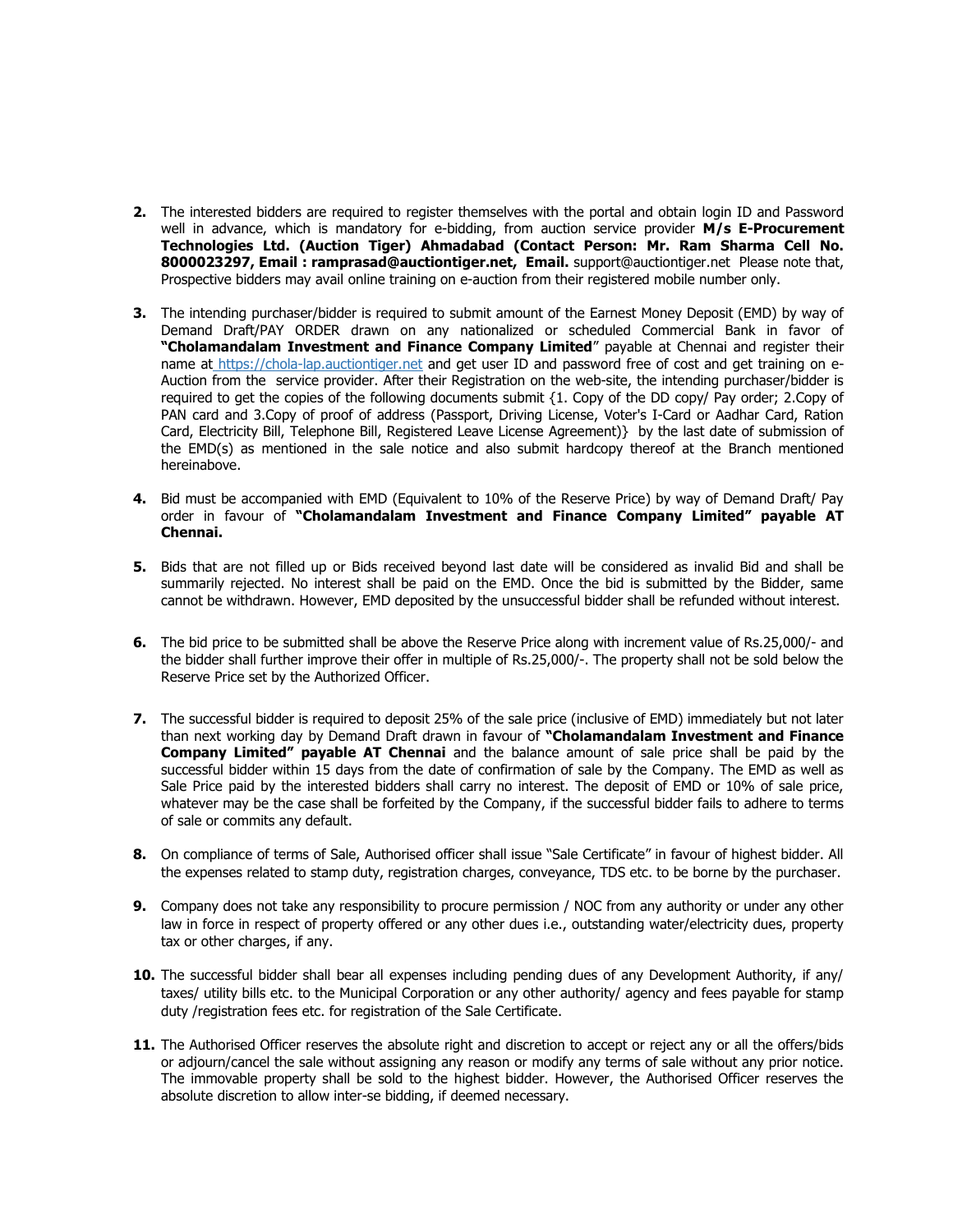- 12. To the best of its knowledge and information, the Company is not aware of any encumbrances on the property to be sold except of the Company. However, interested bidders should make their own assessment of the property to their satisfaction. The Company does not in any way guarantee or makes any representation with regard to the fitness/title of the aforesaid property. For any other information, the Authorised Officer shall not be held responsible for any charge, lien, encumbrances, property tax or any other dues to the Government or anybody in respect of the aforesaid property.
- 13. Further interest will be charged as applicable, as per the loan documents on the amount outstanding in the notice and incidental expenses, costs, etc. is due and payable till its actual realization.
- 14. The notice is hereby given to the Borrower(s) / Mortgagor(s) to remain present personally at the time of sale and they can bring the intending buyer/purchasers for purchasing the immoveable property as described hereinabove, as per the particulars of the Terms and conditions of sale.
- 15. Online E-auction participation is mandatory in the auction process by making application in prescribed format which is available along-with the offer/tender document on the website. Bidders are advised to go through the website https://chola-lap.auctiontiger.net for detailed terms and conditions of auction sale before submitting their bids and taking part in e-auction sale proceedings. Online bidding will take place at web-site of organization as mentioned hereinabove, and shall be subject to the terms and conditions contained in the tender document. The Tender Document and detailed Terms and Conditions for the Auction may be downloaded from the website https://chola-lap.auctiontiger.net or the same may also be collected from the concerned Branch office of Cholamandalam Investment and Finance Company Limited. A copy of the Bid form along with the enclosure submitted online shall be handed over to Mr. AMIT MALIK, Mob. No.93658-61616; at Cholamandalam Investment and Finance Company Limited, ADDRESS- : S.C.O, 218- 219, Ist Floor, Above ICICI Bank, Entry Back Side, Sec.34-A, Chandigarh -160034, 09-06-2022 on or before date and time mentioned above. (Please refer to the details mentioned in table above).
- 16. The property shall be sold on "As is Where is Basis", "As is What is Basis" and "As is Whatever there is Basis" condition and the intending bidder should make discreet enquiries as regards encumbrance, charge and statutory outstanding on the property of any authority besides the Company's charges and should satisfy themselves about the title, extent, quality and quantity of the property before submitting their bid. No claim of whatsoever nature regarding the property put for sale, charges and encumbrances over the property or any other matter etc. will be entertained after submission of the online bid and at any stage thereafter. The Company shall not be responsible for anything whatsoever including damages or eviction proceeding, etc. The intending bidder shall indemnify the tenants as well as the Company in this regard. The purchaser shall take necessary action for eviction of tenant / settlement of tenant only in accordance with the Law. The Company presses into service the principle of caveat emptor.
- 17. This publication is also a '30' (Thirty) days' notice to the Borrower / Mortgagor / Guarantors of the above said loan account pursuant to rule 8(6) and Rule 9 of Security Interest (Enforcement) Rules 2002, to discharge the liability in full and pay the dues as mentioned above along with upto date interest and expenses within 30 days from the date of this notice failing which the Secured asset will be sold as per the terms and conditions mentioned above. In case there is any discrepancy between the publications of Sale notice in English and Vernacular newspaper, then in such case the English newspaper will supersede the vernacular newspaper and it shall be considered as the final copy, thus removing the ambiguity. If the borrower/mortgagors pays the amount due to the Company, in full before the date of sale, auction is liable to be stopped.

### For further details and queries, contact Authorized Officer, Cholamandalam Investment and Finance Limited, Mr. AMIT MALIK, Mob. No.93658-61616.